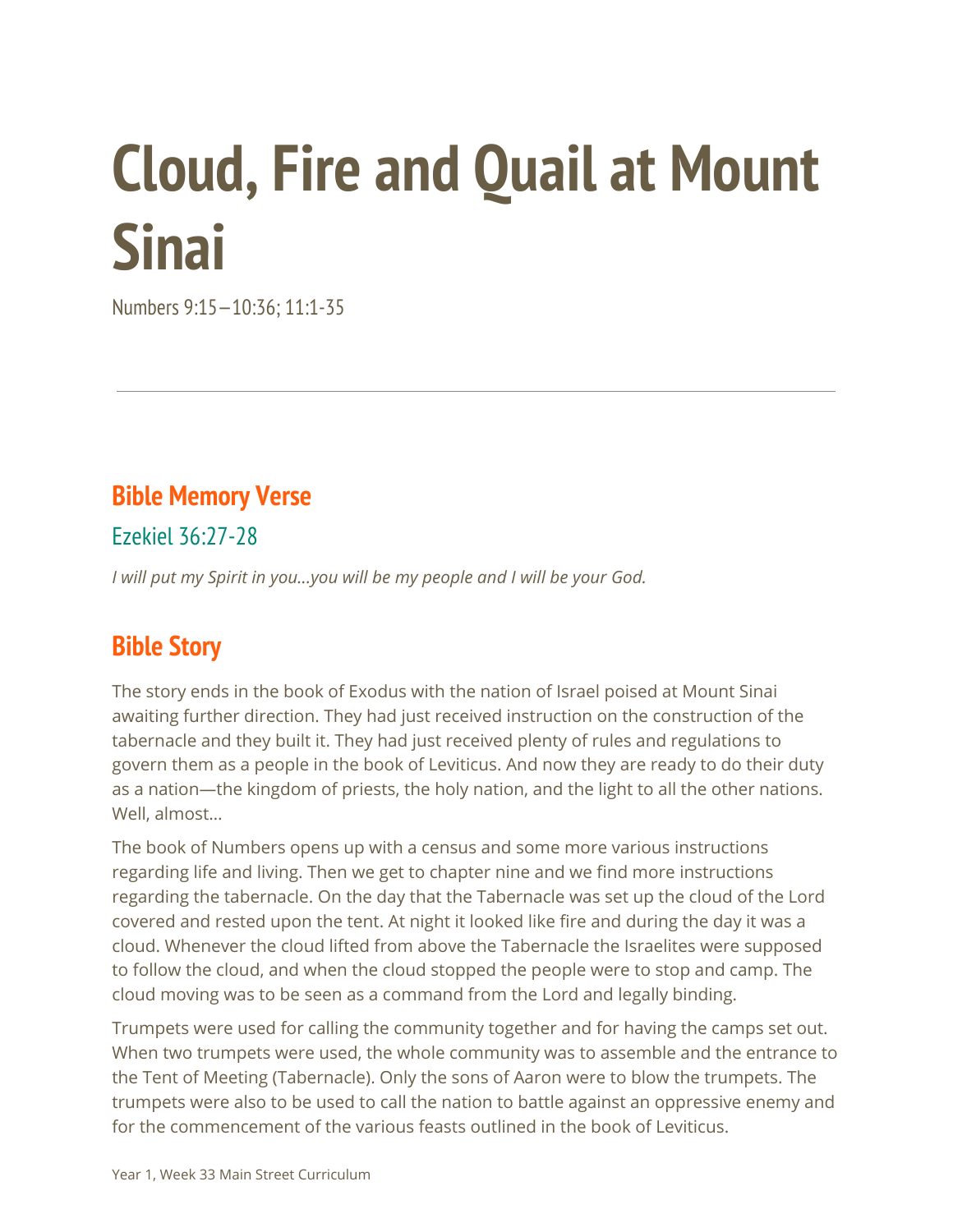Thus, subsequent to the mention of this command from the Lord to move upon the cloud departing above the Tabernacle, the Israelites left Sinai when the cloud instructed them and they began their disbursement and move.

And then the complaining began again; this time about the hardships they were facing. They did this in the hearing of the Lord and the Lord sent fire on the outskirts of the camp and consumed some of the people there. Moses interceded and prayed to the Lord on the people's behalf.

Then the rabble, or the non-Israelite people that came with the nation on their voyage across the desert to the promised land, began to crave other food and influenced the Israelites to complain and wail about no meat to eat. Moses reaction was one of disownment. He was frustrated that this people were never-ending complainers; what would they think to complain of next? They are so ungrateful for the freedom they now have; they would rather be back in slavery (isn't that like us all?). The Lord's reaction was to get seventy elders of the people and place some of the Spirit on them to help bear the load that Moses alone was carrying for the people. And the quail came; lots of it. Enough for a whole month! And the Lord's intention was for them to have so much that they would loathe the amount because of their complaining; and it worked. And He also sent upon them a severe plague; what that was we do not know.

What really sets the stage for what we know is coming (the Israelite's refusal to enter the Promised Land), is the people's bent to disobedience and whims and complaining and distrust. All of their behavior from when the Lord was freeing them from Egypt up through now does not surprise the careful reader of what is soon coming. This also foreshadows what is coming throughout the rest of Israel's history. And it even foreshadows what we ourselves are like. We are not unlike those fickle people that we read about in these accounts. We see ourselves in the mirror of God's Word and through these people. Would we have done anything different if we were in their position? Probably not.

## **Life Application**

Trust and faithfulness and obedience are continual themes throughout these opening narratives of Scripture. We are constantly reminded of how fickle and flighty we as humans are when we encounter the Lord God of heaven and earth, and when asked or commanded to do something, we often balk on account that we do not like it.

It's funny, really, that our human nature (without any instruction) naturally tends to distrust, be unfaithful, and disobedient. We have to really work at countering these seemingly natural tendencies within us. Thank God, that Jesus has given us a way out of our sinful nature and created in us a spiritual, holy nature.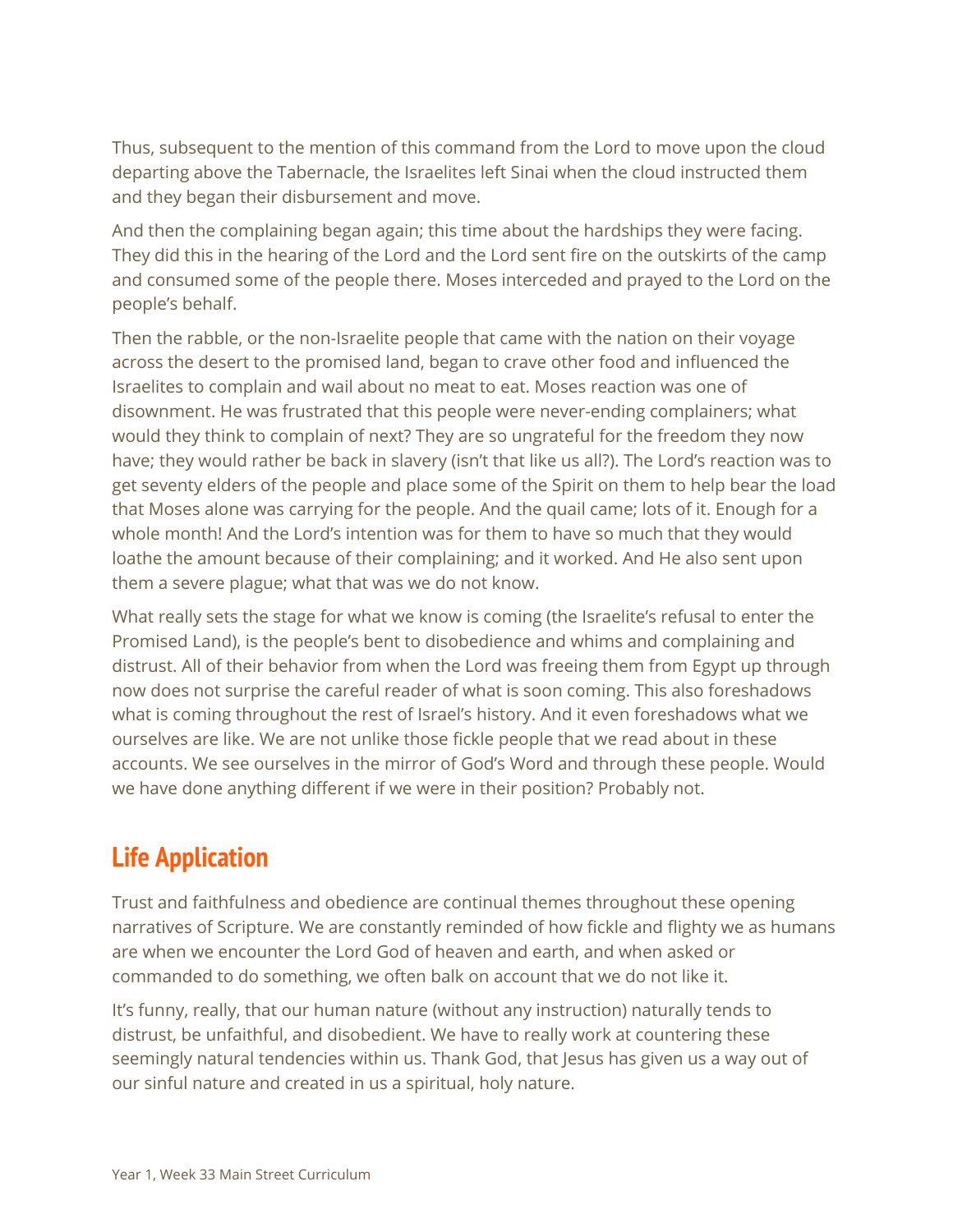### **Review Questions**

- 1. What did it mean if the cloud above the tabernacle moved? Then the whole Israelite camp was to follow wherever it led
- 2. What was used to "call" the community together? Trumpets
- 3. What happened when the Israelites were complaining that they had to move? Fire consumed some people on the outskirts of the camp
- 4. When the rabble started to complain, what did they want? Meat
- 5. What did the LORD God give them? Quail
- 6. How much Quail did God send them? Too much!

# **Coloring Sheet**

Next page